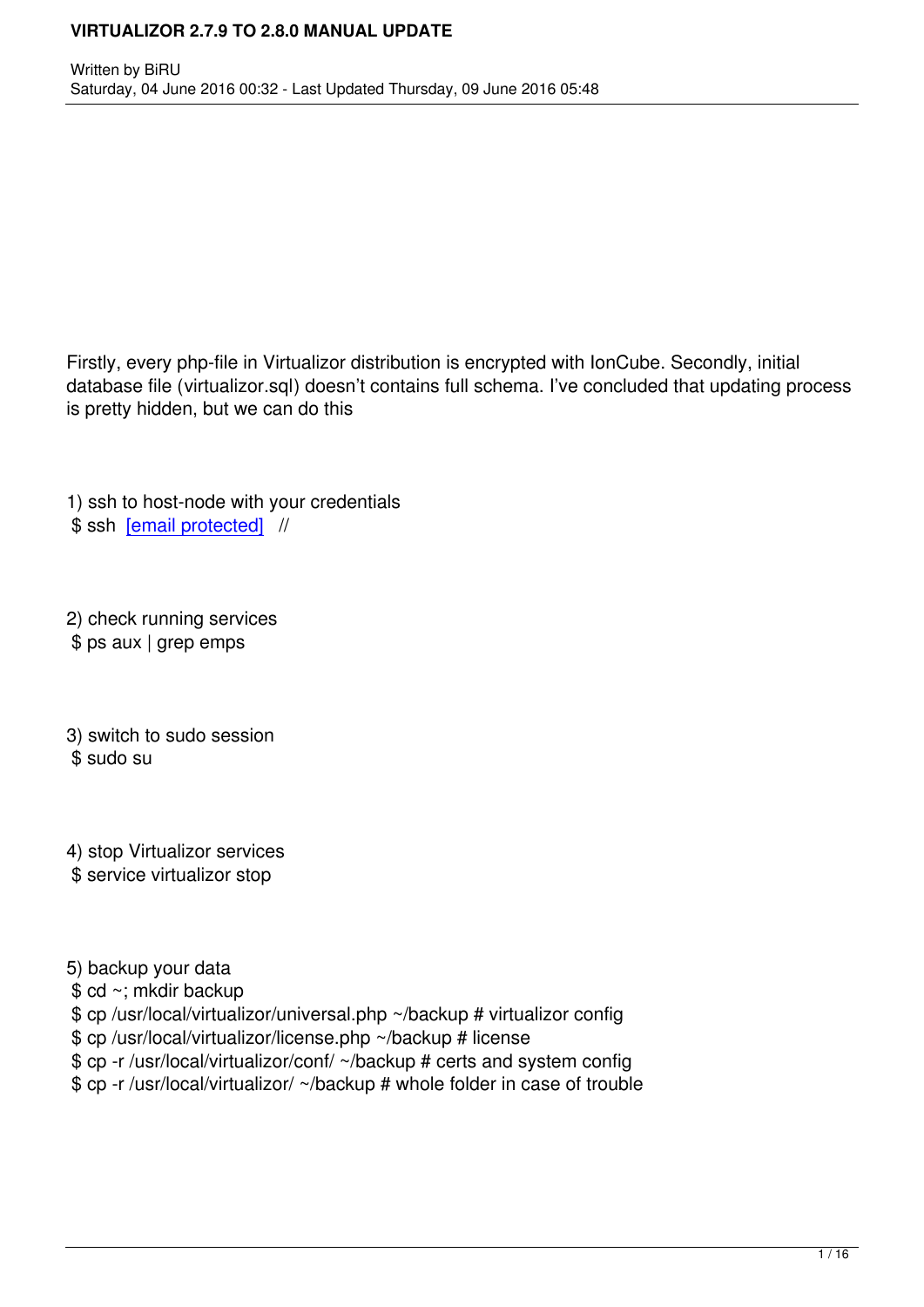6) open universal.php and try to find lines (write somewhere) \$globals['dbhost'] # hostname for mysql server (in my case this is localhost) \$globals['db'] # database name inside mysql server (in my case this is virtualizor) \$globals['dbuser'] # user name to connect to mysql server \$globals['dbpass'] # password to connect to mysql server this is the mysql-database settings that will help us to backup database

7) backup database (you have to enter \$globals['dbpass'] value from universal.php in prompt)

- \$ /usr/local/emps/bin/mysqlctl start
- \$ /usr/local/emps/bin/mysqldump -u root -p virtualizor > ~/backup/backup.sql
- \$ /usr/local/emps/bin/mysqlctl stop

 root – is \$globals['dbuser'] value virtualizor – is \$globals['db'] value

8) download Virtualizor latest distribution \$ wget http://files.virtualizor.com/2.8.0.zip

9) purge [old Virtualizor instance](http://files.virtualizor.com/2.8.0.zip) \$ rm -rf /usr/local/virtualizor/

10) install new instance \$ unzip 2.8.0.zip -d /usr/local/virtualizor

11) restore settings \$ cp ~/backup/universal.php /usr/local/virtualizor/ # virtualizor config \$ cp ~/backup/license.php /usr/local/virtualizor/ # license \$ cp -r ~/backup/conf/ /usr/local/virtualizor/ # certs and system config

12) fix permissions \$ chmod +x /usr/local/virtualizor/conf/emps/emps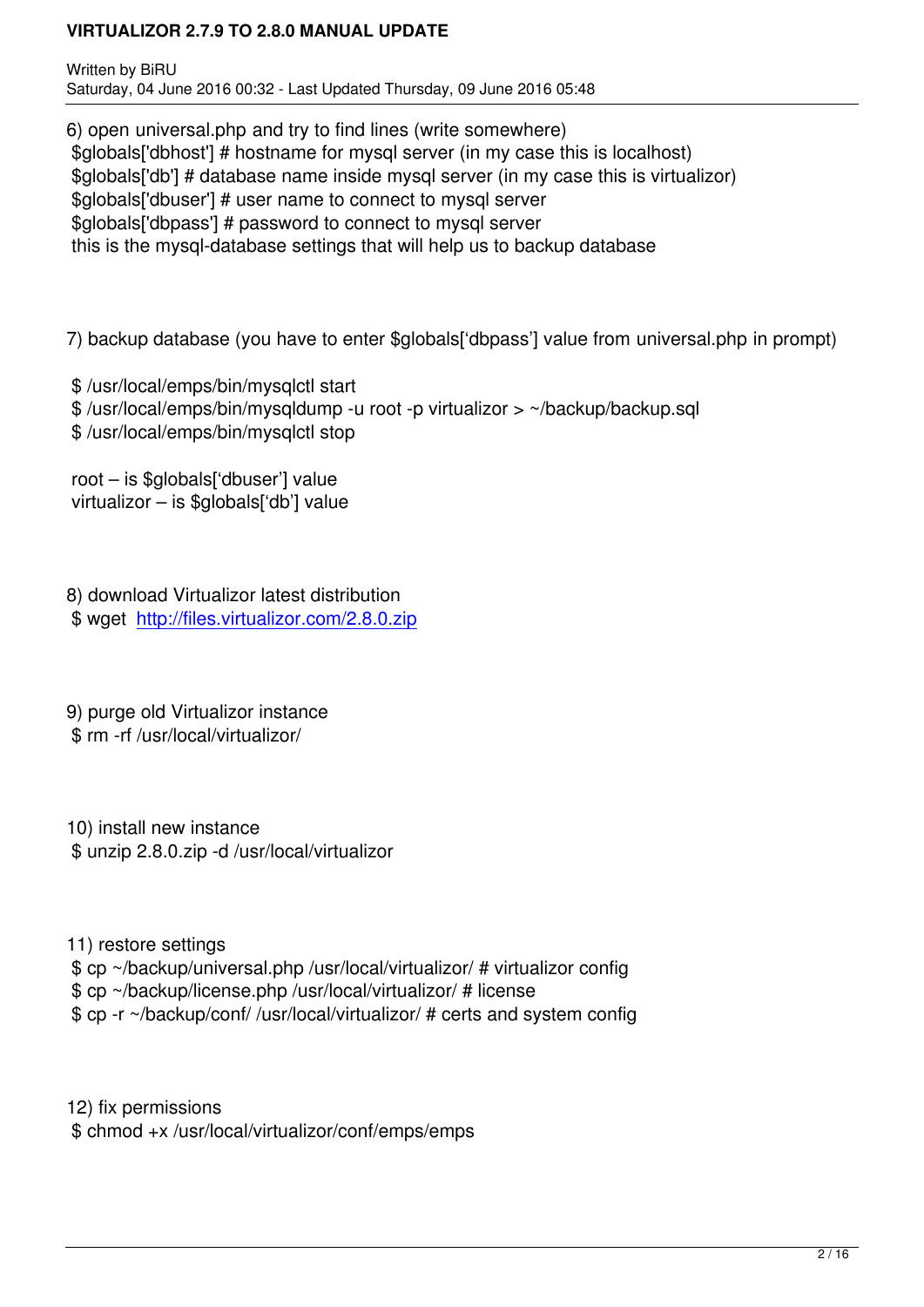13) import hidden schema \$ /usr/local/emps/bin/mysqlctl start \$ /usr/local/emps/bin/mysql -h localhost -u root -p virtualizor < hidden\_schema\_280.sql \$ /usr/local/emps/bin/mysqlctl stop root – is \$globals['dbuser'] value virtualizor – is \$globals['db'] value

14) start services and visit web-panel \$ service virtualizor start

15) if everything okay you can remove old instance backup \$ rm -rf ~/backup/virtualizor/

I've used this steps to successful upgrade to 2.8.0

You can grab **hidden\_schema\_280.sql** here: http://pastebin.com/ZsmykD76

-[---------](http://pastebin.com/ZsmykD76)

use 'virtualizor'; ALTER TABLE 'vps' ADD 'disable ebtables' INT(5) NOT NULL DEFAUL T '0'; AL TER TABLE `vps` ADD `cpu  $\overline{\phantom{a}}$ mode` VARCHAR ( 255  $\lambda$ NULL DEFAULT NULL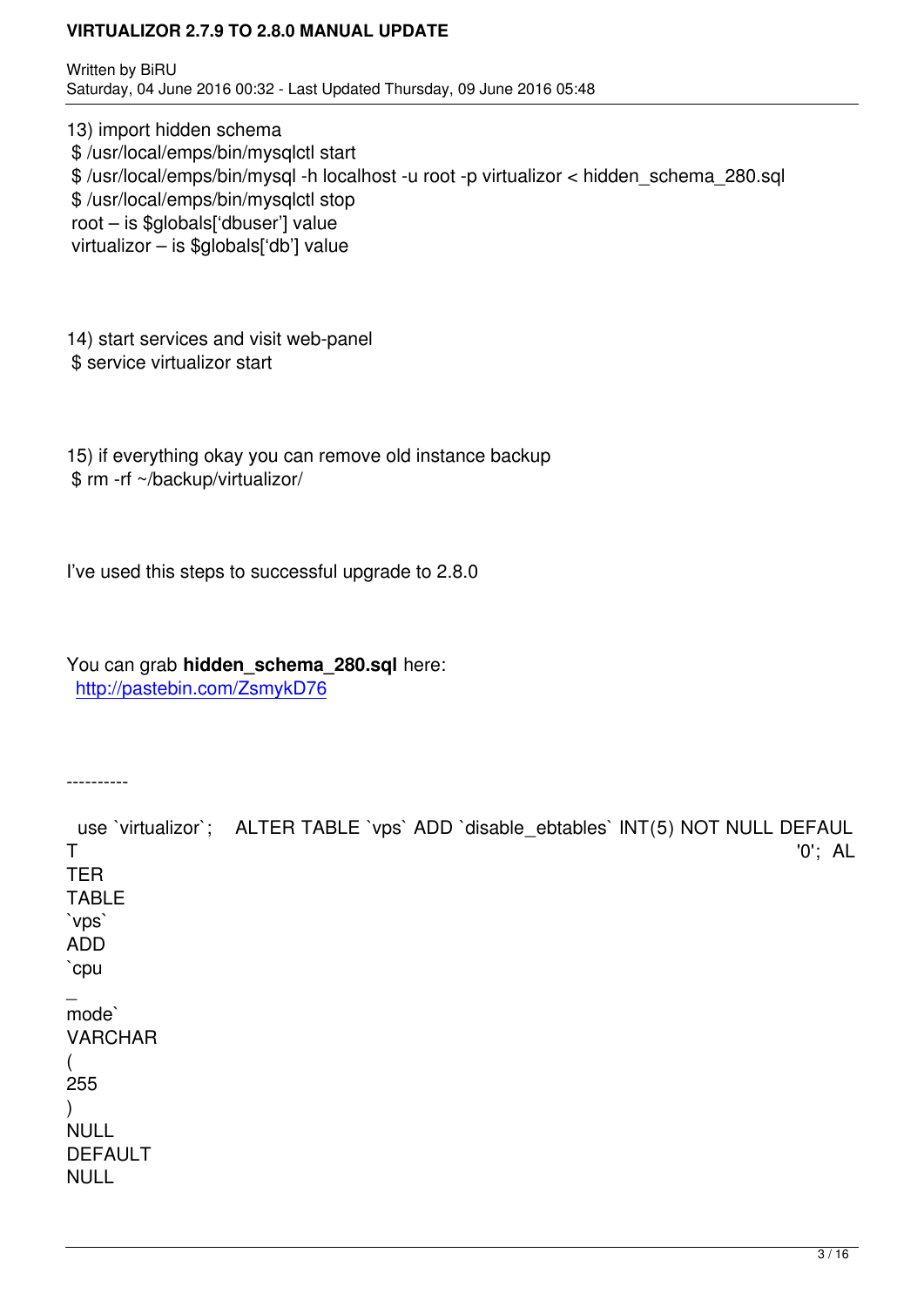Written by BiRU Saturday, 04 June 2016 00:32 - Last Updated Thursday, 09 June 2016 05:48

| <b>AFTER</b><br>$\dot{0}$                                                                                                                                                                                           |  |  |  |
|---------------------------------------------------------------------------------------------------------------------------------------------------------------------------------------------------------------------|--|--|--|
| $-$ mode`<br>$\frac{1}{2}$                                                                                                                                                                                          |  |  |  |
| <b>ALTER</b><br><b>TABLE</b><br>`plans`<br>ADD<br>`ploop`<br>$\ensuremath{\mathsf{INT}}$<br>$\begin{array}{c} ( \\ 2 \end{array}$<br>$\big)$<br><b>NOT</b><br><b>NULL</b><br><b>DEFAULT</b><br>'0'<br>$\frac{1}{2}$ |  |  |  |
| <b>ALTER</b><br><b>TABLE</b><br>`plans`<br><b>ADD</b><br>`upload                                                                                                                                                    |  |  |  |
| -<br>speed`<br>$\ensuremath{\mathsf{INT}}$<br>$\left($<br>$10$<br>$\big)$<br><b>NOT</b><br><b>NULL</b><br><b>DEFAULT</b><br>'0'<br><b>AFTER</b><br>`network                                                         |  |  |  |
| -<br>speed`<br>÷,                                                                                                                                                                                                   |  |  |  |
| <b>ALTER</b><br><b>TABLE</b><br>`plans`<br><b>ADD</b>                                                                                                                                                               |  |  |  |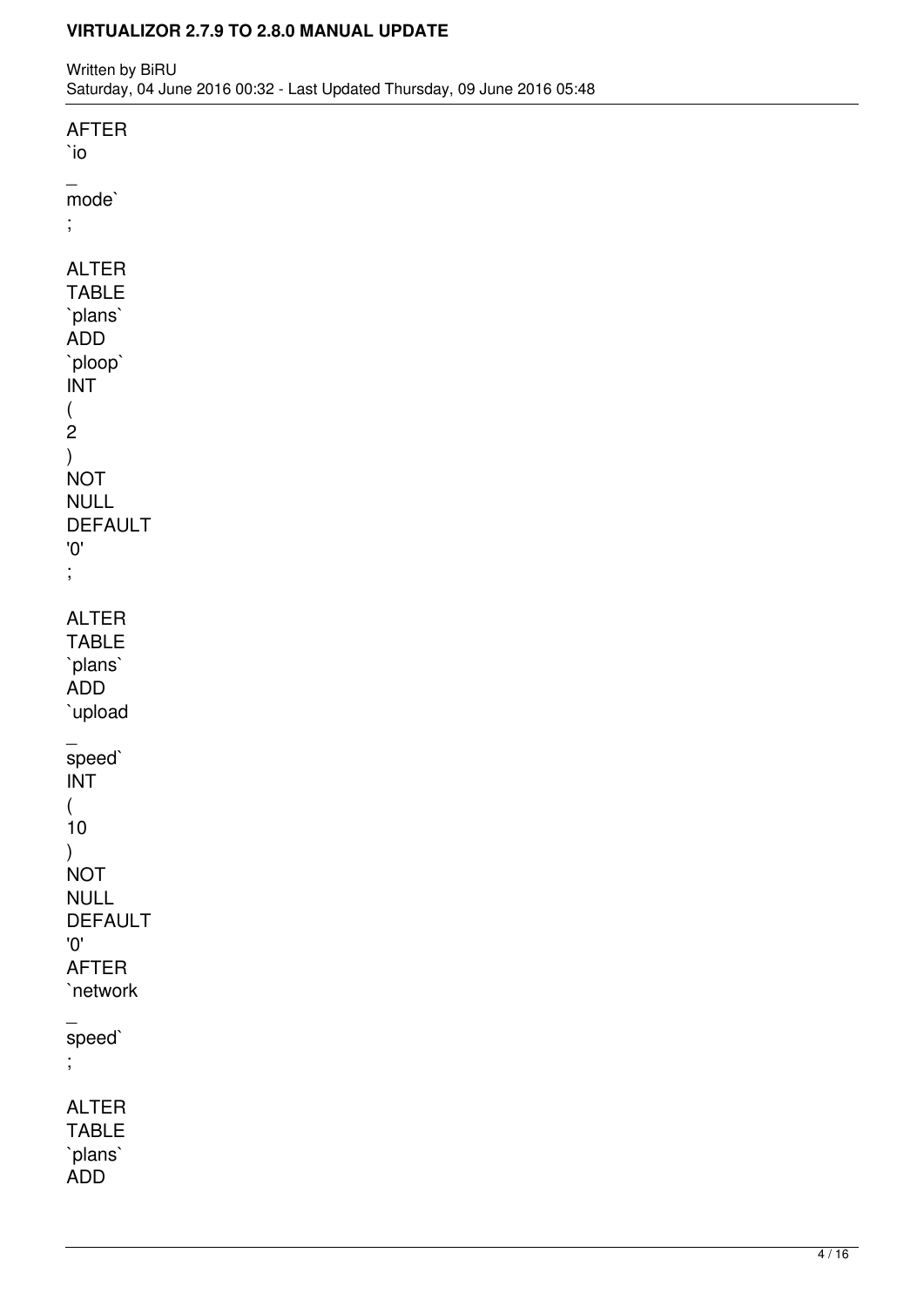`band \_ suspend` INT (  $\overline{5}$ ) NOT NULL DEFAULT '0' ; ALTER TABLE `plans` ADD `dns  $\overline{\phantom{a}}$ nameserver` **TEXT** NULL DEFAULT NULL ; ALTER TABLE `plans` ADD `ppp` INT ( 10 ) NOT NULL DEFAULT '0' ; ALTER TABLE `plans` ADD `tuntap`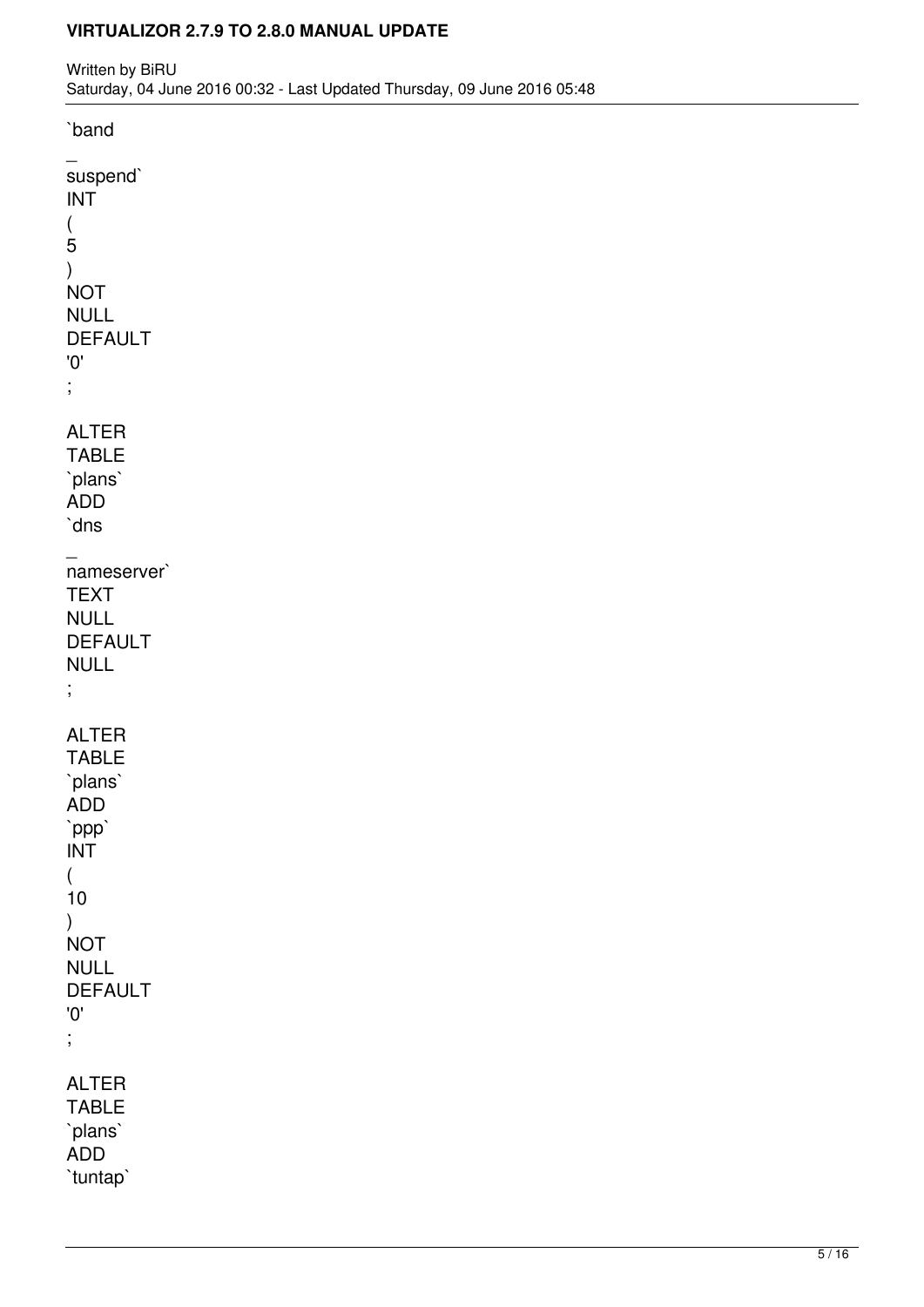| <b>INT</b>     |  |  |  |
|----------------|--|--|--|
| $\left($       |  |  |  |
| $10$           |  |  |  |
| $\big)$        |  |  |  |
| <b>NOT</b>     |  |  |  |
| <b>NULL</b>    |  |  |  |
| <b>DEFAULT</b> |  |  |  |
| '0'            |  |  |  |
| $\frac{1}{2}$  |  |  |  |
| <b>ALTER</b>   |  |  |  |
| <b>TABLE</b>   |  |  |  |
| `plans`        |  |  |  |
| ADD            |  |  |  |
| `control       |  |  |  |
|                |  |  |  |
| -<br>panel`    |  |  |  |
| <b>TEXT</b>    |  |  |  |
| <b>NOT</b>     |  |  |  |
| <b>NULL</b>    |  |  |  |
| $\frac{1}{2}$  |  |  |  |
|                |  |  |  |
| <b>ALTER</b>   |  |  |  |
| <b>TABLE</b>   |  |  |  |
| `plans`        |  |  |  |
| ADD<br>`mgs`   |  |  |  |
| <b>TEXT</b>    |  |  |  |
| <b>NULL</b>    |  |  |  |
| <b>DEFAULT</b> |  |  |  |
| <b>NULL</b>    |  |  |  |
| $\vdots$       |  |  |  |
|                |  |  |  |
| <b>ALTER</b>   |  |  |  |
| <b>TABLE</b>   |  |  |  |
| `plans`        |  |  |  |
| ADD            |  |  |  |
| `cpu           |  |  |  |
| $mode-$        |  |  |  |
| <b>VARCHAR</b> |  |  |  |
| $\left($       |  |  |  |
| 255            |  |  |  |
| $\mathcal{L}$  |  |  |  |
| <b>NULL</b>    |  |  |  |
| $\frac{1}{2}$  |  |  |  |
|                |  |  |  |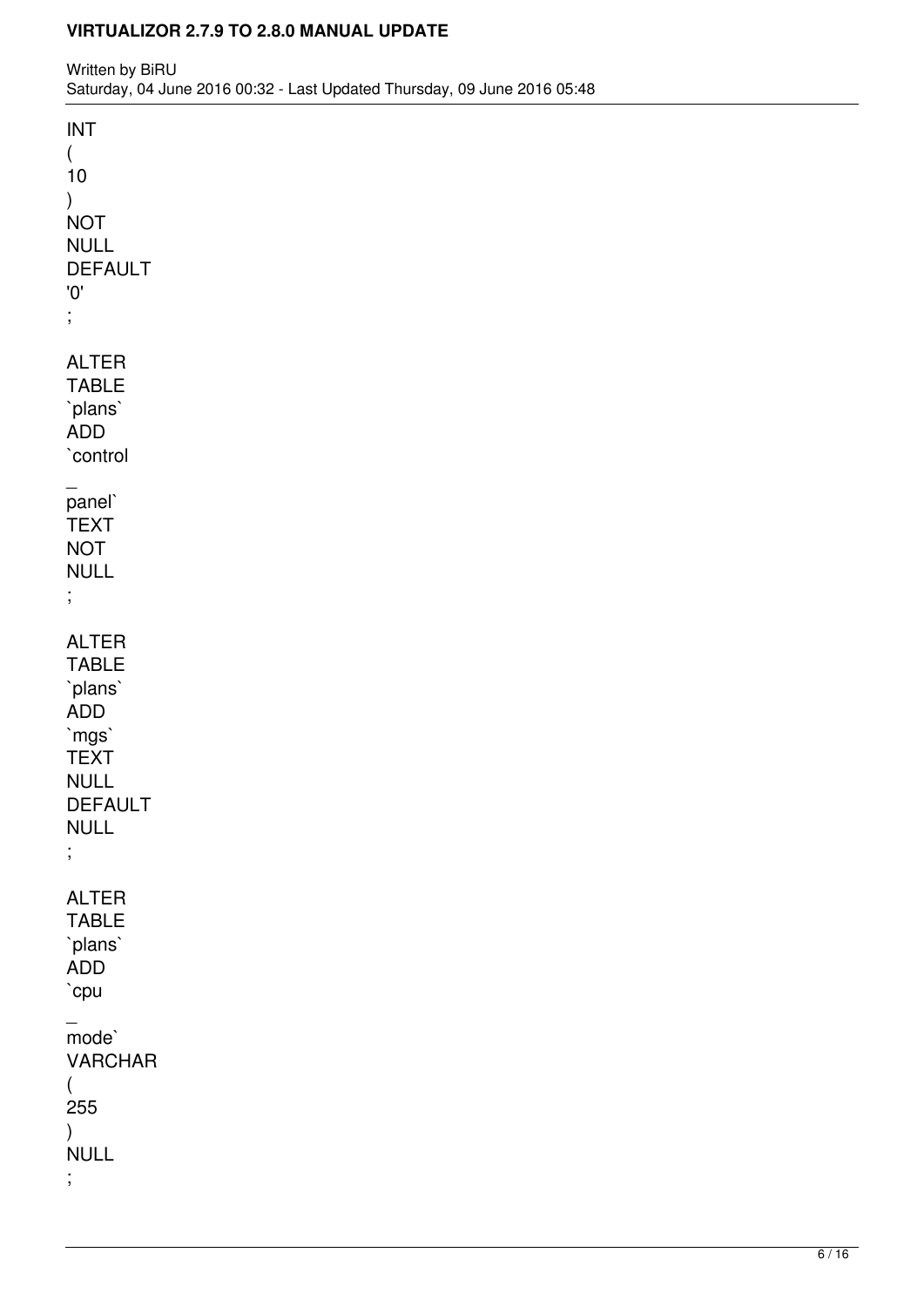| <b>ALTER</b><br><b>TABLE</b><br>`plans`<br><b>ADD</b><br>`sec                                                                                                                 |
|-------------------------------------------------------------------------------------------------------------------------------------------------------------------------------|
| iso`<br><b>TEXT</b><br><b>NULL</b><br><b>DEFAULT</b><br><b>NULL</b><br>;                                                                                                      |
| <b>ALTER</b><br><b>TABLE</b><br>`plans`<br><b>ADD</b><br>`hvm`<br><b>INT</b><br>$\overline{(\ }$<br>5<br>$\lambda$<br><b>NOT</b><br><b>NULL</b><br><b>DEFAULT</b><br>'0'<br>; |
| <b>ALTER</b><br><b>TABLE</b><br>`plans`<br><b>ADD</b><br>`kvm                                                                                                                 |
| cache`<br><b>VARCHAR</b><br>(<br>20<br>$\overline{)}$<br><b>NOT</b><br>NULL<br>;                                                                                              |
| <b>ALTER</b><br><b>TABLE</b>                                                                                                                                                  |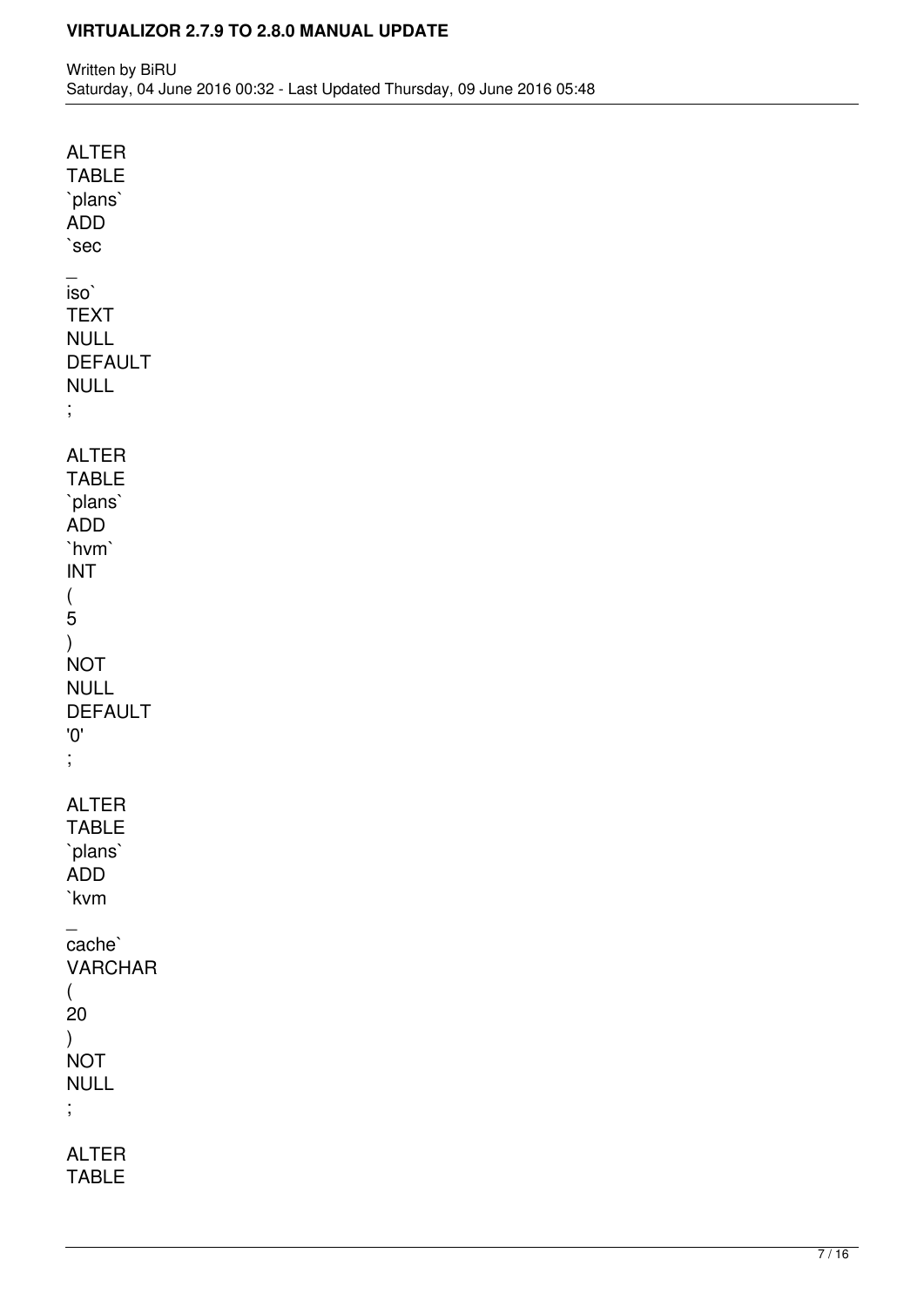Written by BiRU Saturday, 04 June 2016 00:32 - Last Updated Thursday, 09 June 2016 05:48

`plans` ADD `io  $\overline{\phantom{a}}$ mode` VARCHAR ( 20 ) **NOT** NULL ; ALTER TABLE `plans` ADD `osreinstall  $\overline{\phantom{a}}$ limit` INT ( 10 ) **NOT** NULL DEFAULT '0' ; ALTER TABLE `plans` ADD `total  $\overline{\phantom{a}}$ iops  $\overline{\phantom{a}}$ sec` BIGINT ( 20 ) **NOT** NULL DEFAULT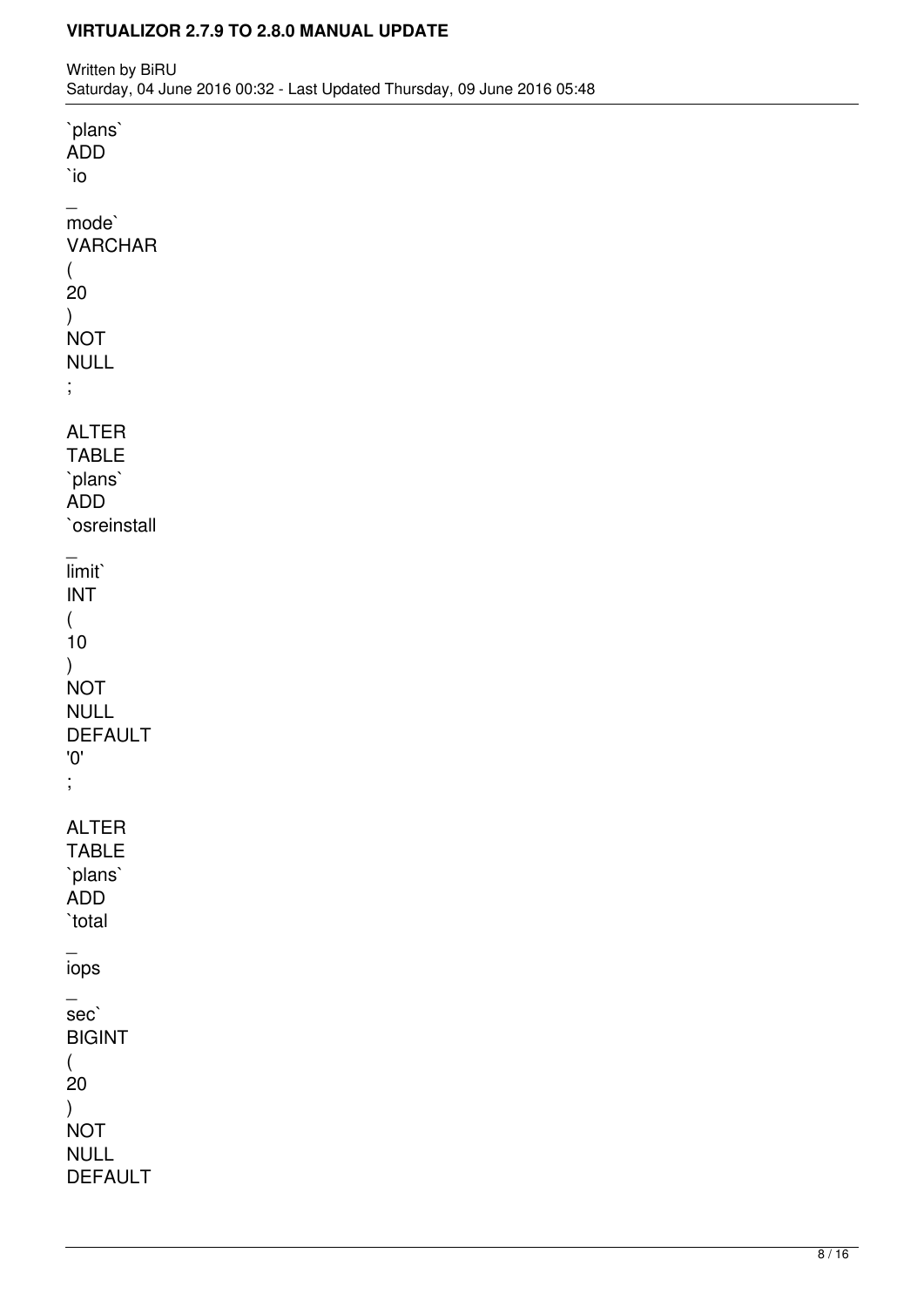'0' ;

| ALTER<br><b>TABLE</b><br>`plans`<br>ADD<br>`read                                                                   |
|--------------------------------------------------------------------------------------------------------------------|
| bytes                                                                                                              |
| —<br>sec`<br><b>BIGINT</b><br>(<br>20<br>)<br><b>NOT</b><br><b>NULL</b><br><b>DEFAULT</b><br>'0'<br>$\frac{1}{2}$  |
| <b>ALTER</b><br><b>TABLE</b><br>`plans`<br>ADD<br>`write                                                           |
| bytes                                                                                                              |
| sec`<br><b>BIGINT</b><br>(<br>20<br>)<br><b>NOT</b><br><b>NULL</b><br><b>DEFAULT</b><br>$^{\prime}0^{\prime}$<br>; |
| <b>ALTER</b><br><b>TABLE</b><br>`plans`<br>ADD<br>`vnc                                                             |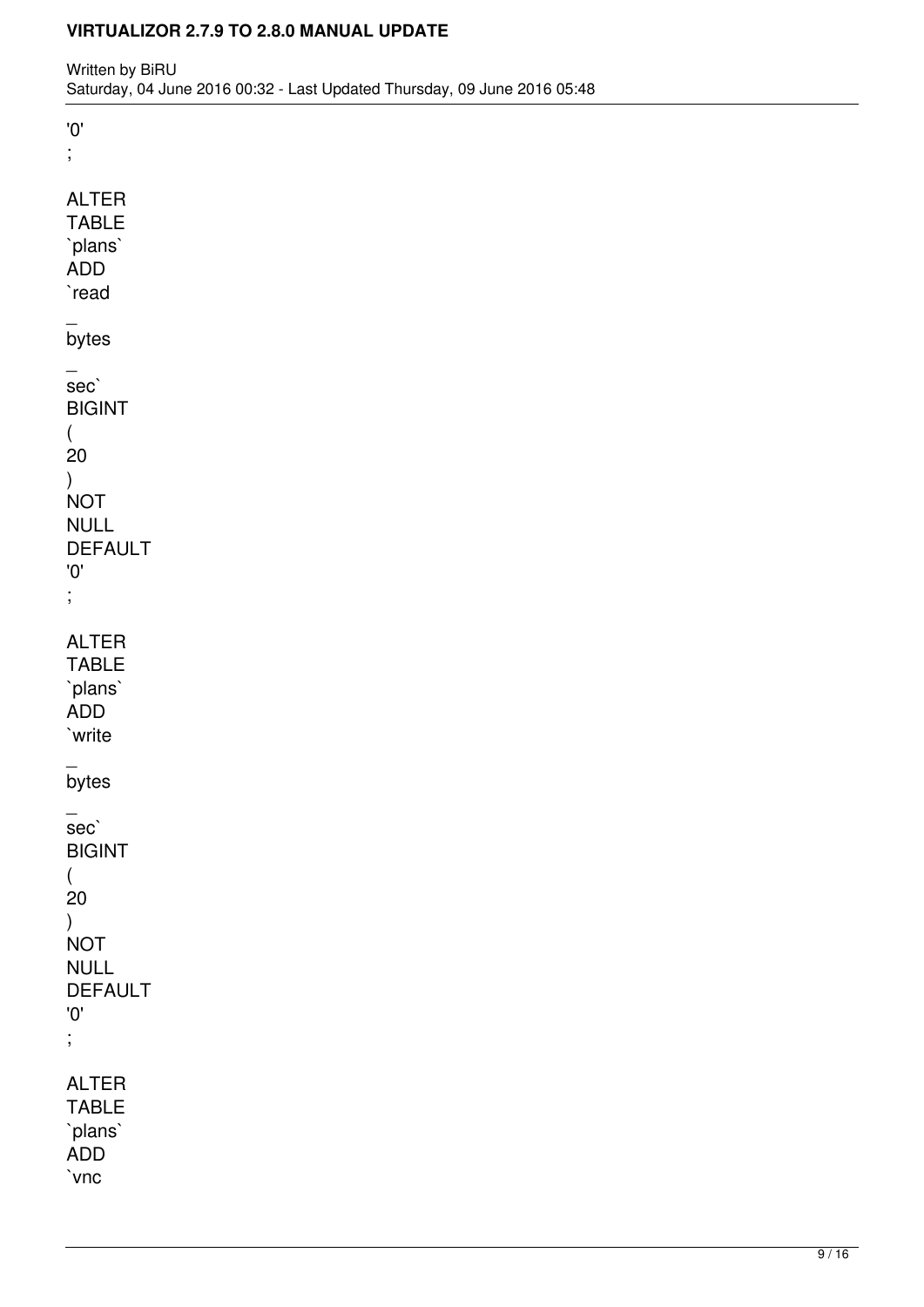keymap` VARCHAR ( 20 ) **NOT** NULL ; ALTER TABLE `plans` ADD `osid` INT ( 10 ) **NOT** NULL DEFAULT '0' ; ALTER TABLE `plans` ADD `kvm  $\overline{\phantom{a}}$ vga` INT ( 4 ) NOT NULL DEFAULT '0' ; ALTER TABLE `plans` ADD

 $\overline{\phantom{a}}$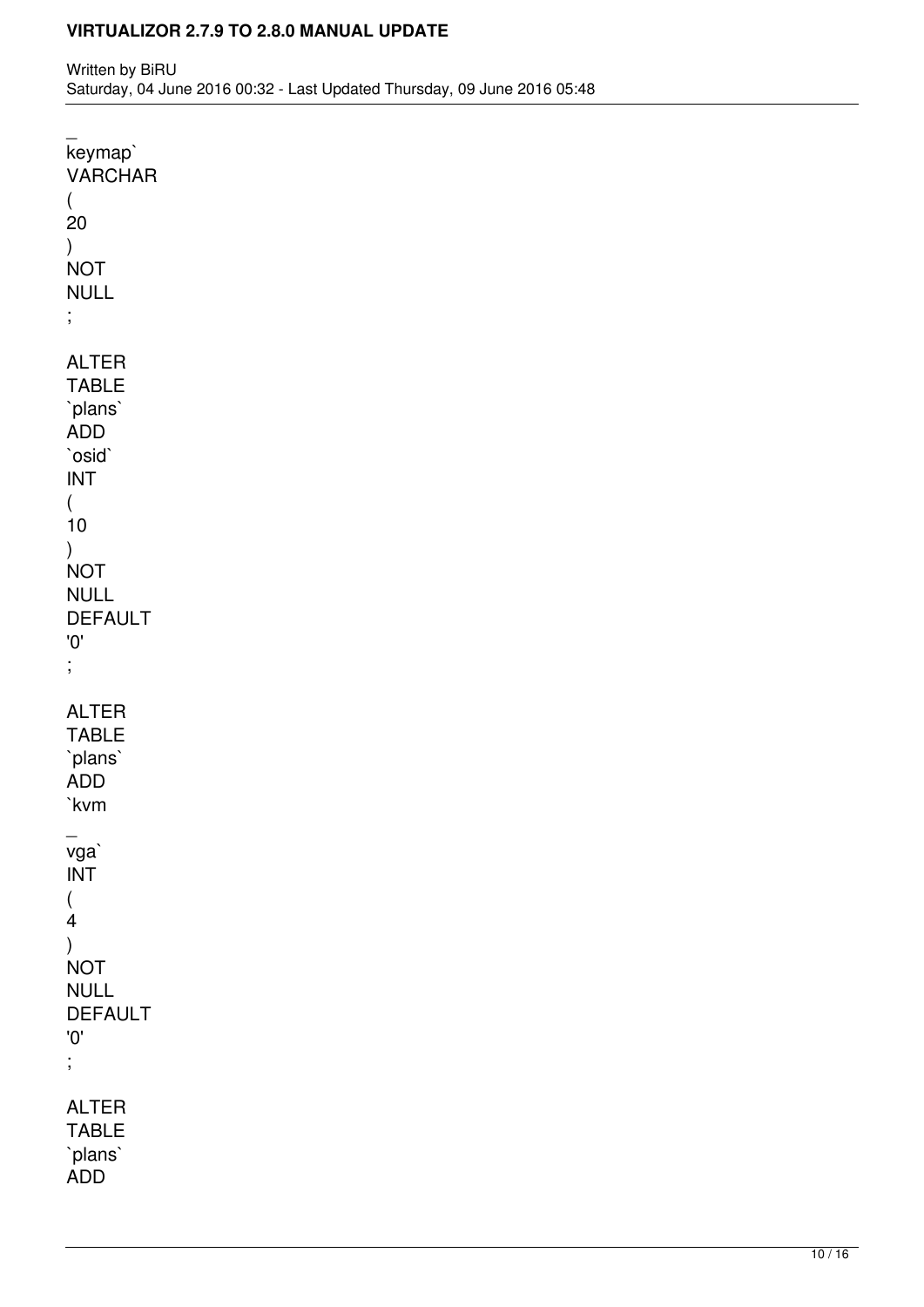Written by BiRU Saturday, 04 June 2016 00:32 - Last Updated Thursday, 09 June 2016 05:48

`acceleration` INT ( 4 ) **NOT** NULL DEFAULT '0' ; ALTER TABLE `plans` ADD `vif  $\overline{\phantom{a}}$ type` VARCHAR ( 100 ) **NOT** NULL ; ALTER TABLE `plans` ADD `pv  $\overline{\phantom{0}}$ on  $\overline{\phantom{a}}$ hvm` INT ( 4 ) NOT NULL DEFAULT '0' ;

ALTER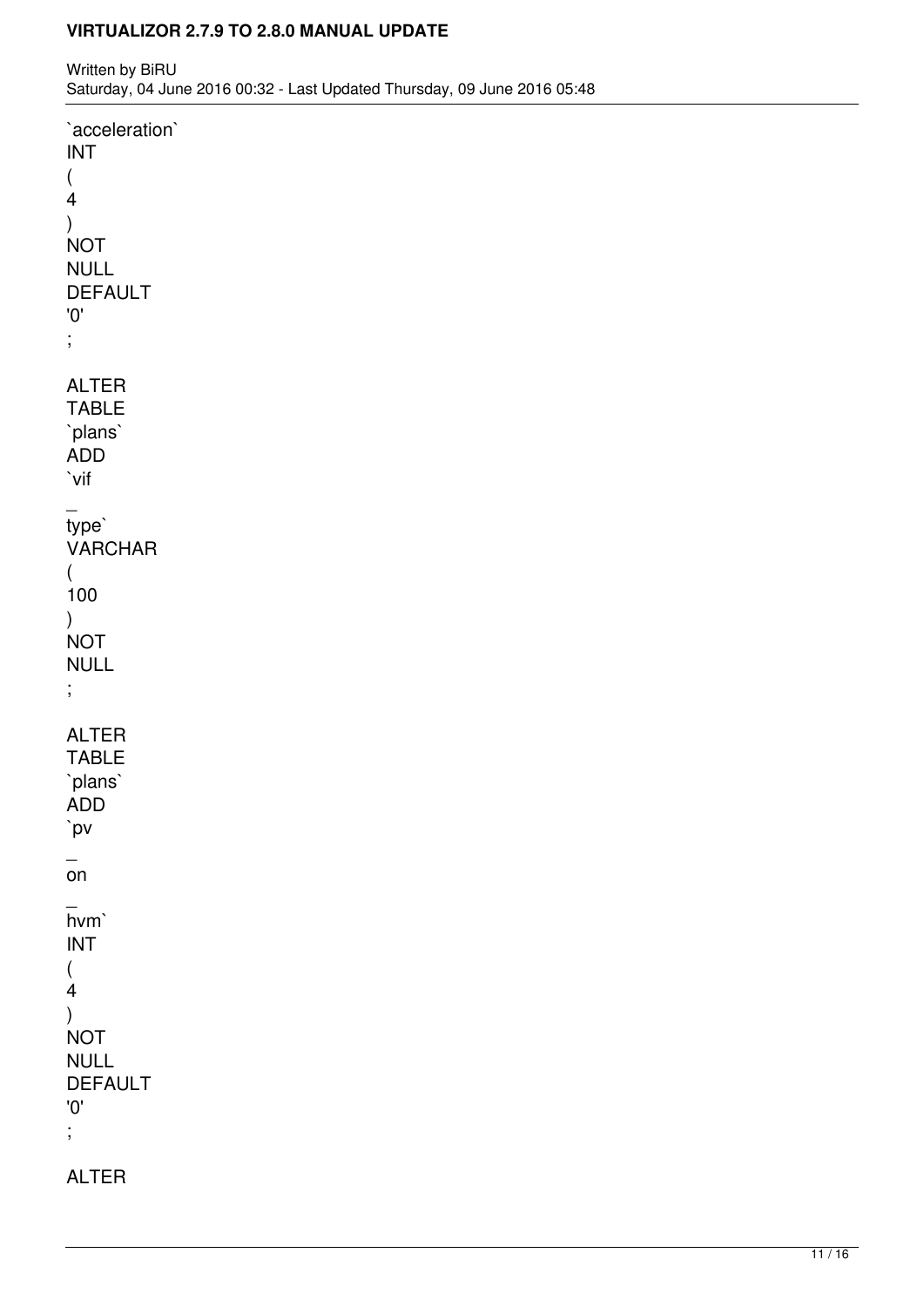| TABLE<br>`plans`<br><b>ADD</b><br>`iso`<br><b>TEXT</b><br><b>NULL</b><br><b>DEFAULT</b><br><b>NULL</b><br>$\vdots$ |
|--------------------------------------------------------------------------------------------------------------------|
| <b>ALTER</b><br><b>TABLE</b><br>`plans`<br>ADD<br>`vnc`<br><b>INT</b><br>(<br>4                                    |
| )<br><b>NOT</b><br><b>NULL</b><br><b>DEFAULT</b><br>$^{\prime}0^{\prime}$<br>$\frac{1}{2}$                         |
| ALTER<br><b>TABLE</b><br>`admin                                                                                    |
| acl`<br><b>ADD</b><br>`act                                                                                         |
| _<br>iplogs`<br><b>TINYINT</b><br>(<br>4<br>)<br><b>NOT</b><br><b>NULL</b><br><b>DEFAULT</b><br>'O'<br>;           |
| <b>ALTER</b><br><b>TABLE</b>                                                                                       |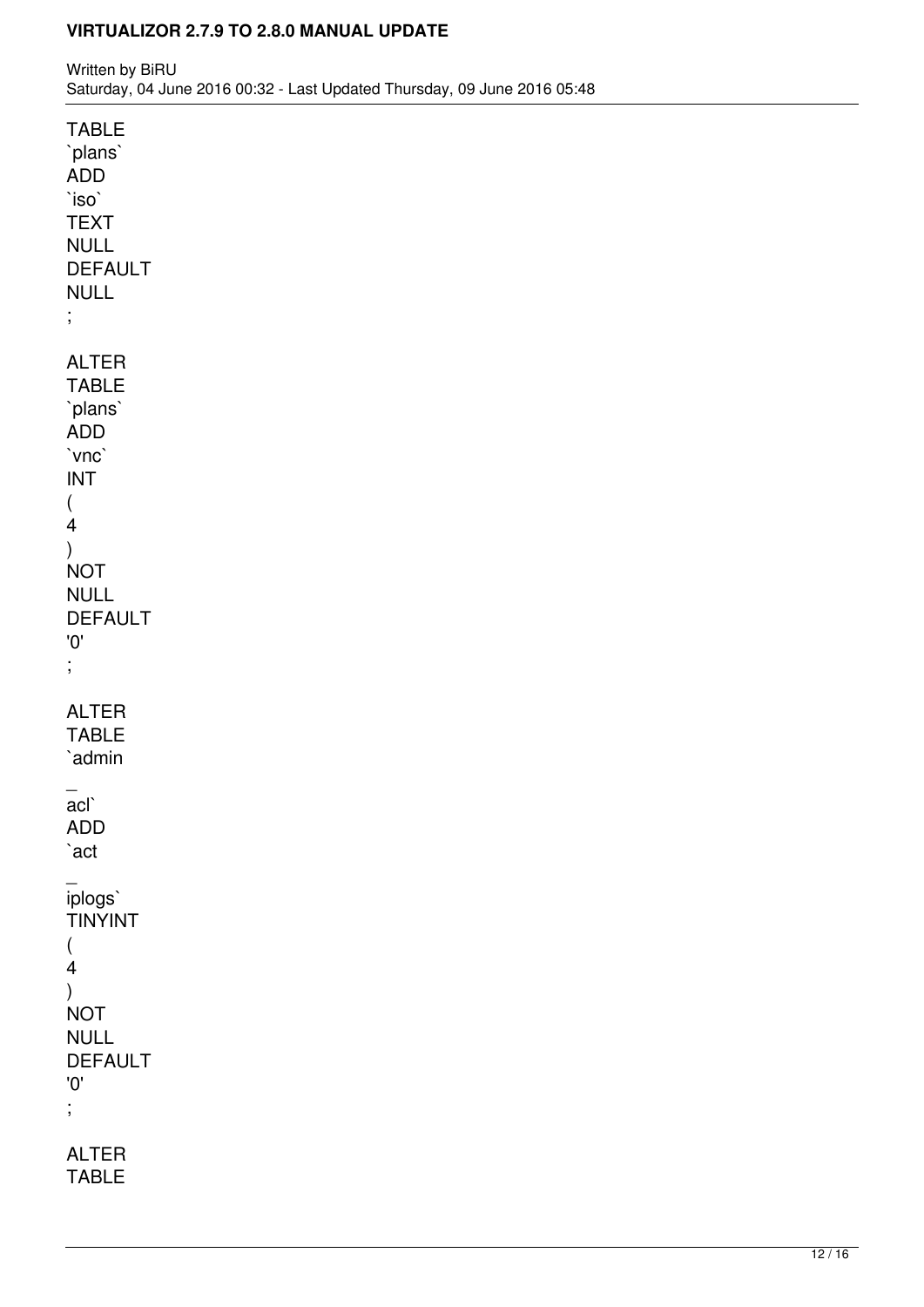`admin  $\overline{\phantom{0}}$ acl` ADD `act  $\overline{\phantom{a}}$ deliplogs` TINYINT ( 4 ) **NOT** NULL DEFAULT '0' ; ALTER TABLE `servers` ADD `vcores` INT ( 10 ) **NOT** NULL DEFAULT '0' ; ALTER TABLE `servers` ADD `ips` INT ( 10 ) **NOT** NULL DEFAULT '0' ;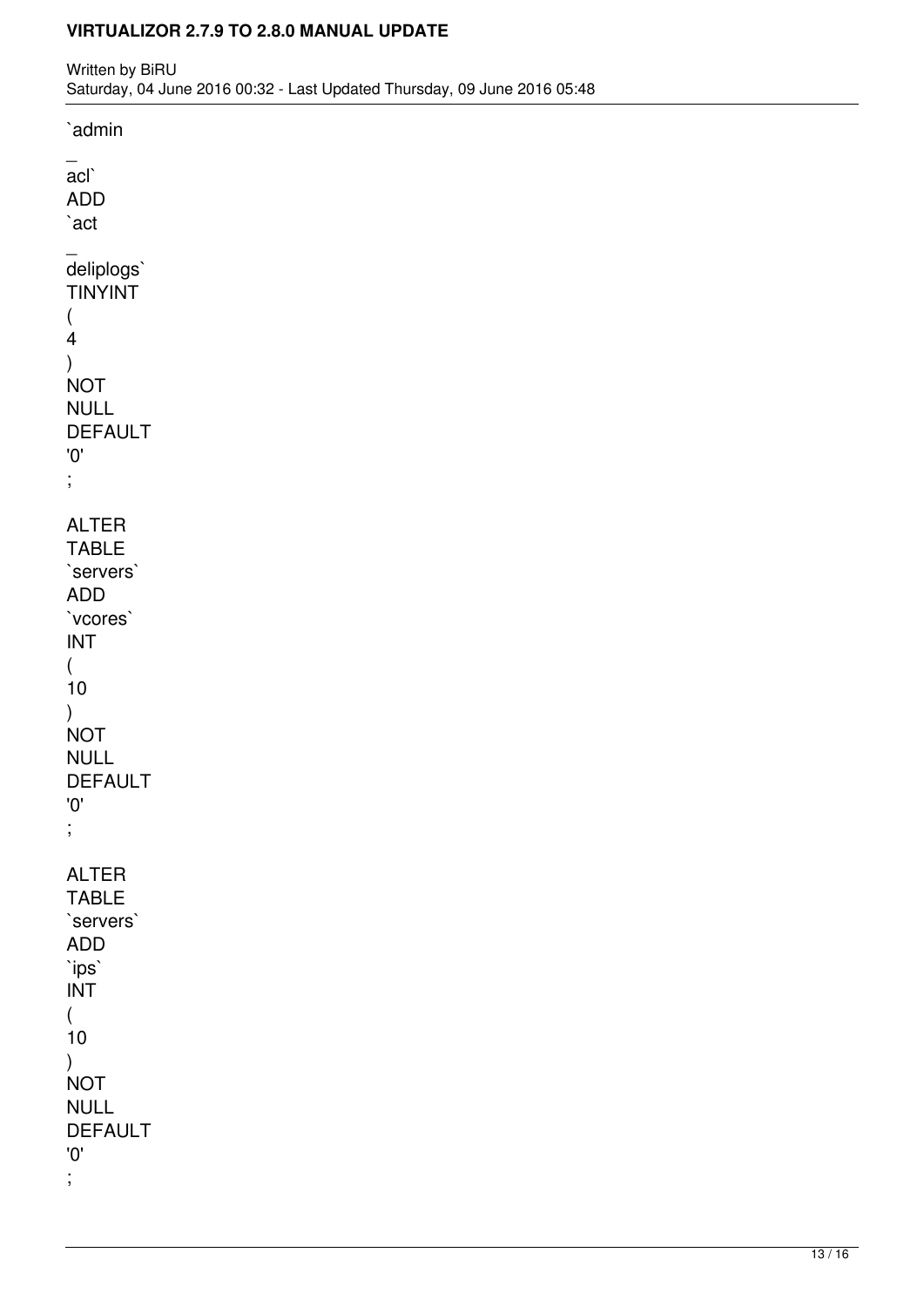ALTER TABLE `servers` ADD `ipv6` INT ( 10 ) **NOT** NULL DEFAULT '0' ; ALTER TABLE `servers` ADD `ipv6  $\overline{\phantom{a}}$ subnet` INT ( 10 ) **NOT** NULL DEFAULT '0' ; ALTER TABLE `servers` ADD `ips  $\overline{\phantom{a}}$ int` INT ( 10 ) **NOT** NULL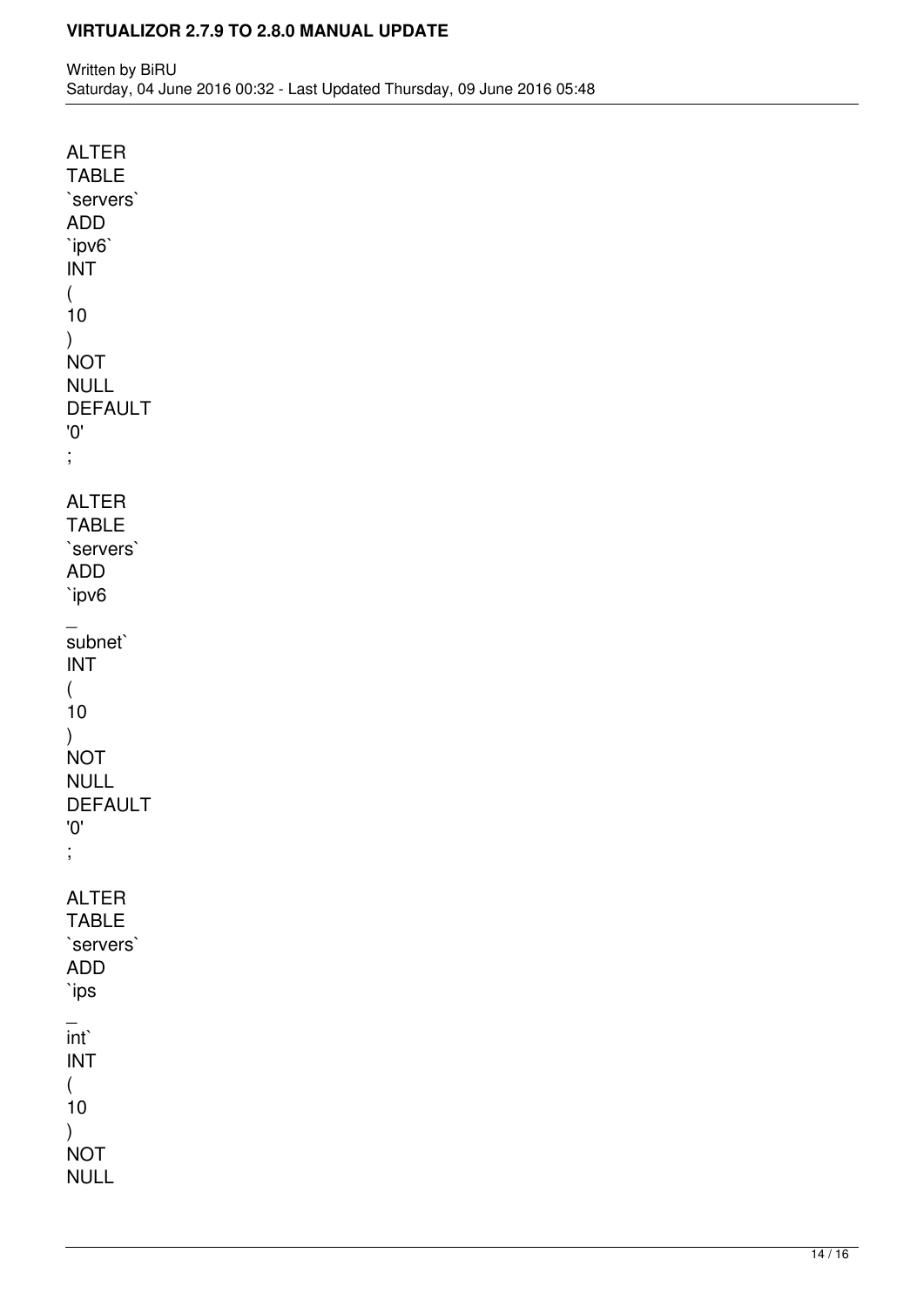Written by BiRU Saturday, 04 June 2016 00:32 - Last Updated Thursday, 09 June 2016 05:48

'0' ; ALTER TABLE `servers` ADD `bandwidth` BIGINT ( 12 ) **NOT** NULL DEFAULT '0' ; ALTER TABLE `servers` ADD `update  $\overline{\phantom{a}}$ resource` TINYINT ( 2 ) **NOT** NULL DEFAULT '0' ; REPLACE INTO `registry` **SET** `name` = 'version' , `value`

DEFAULT